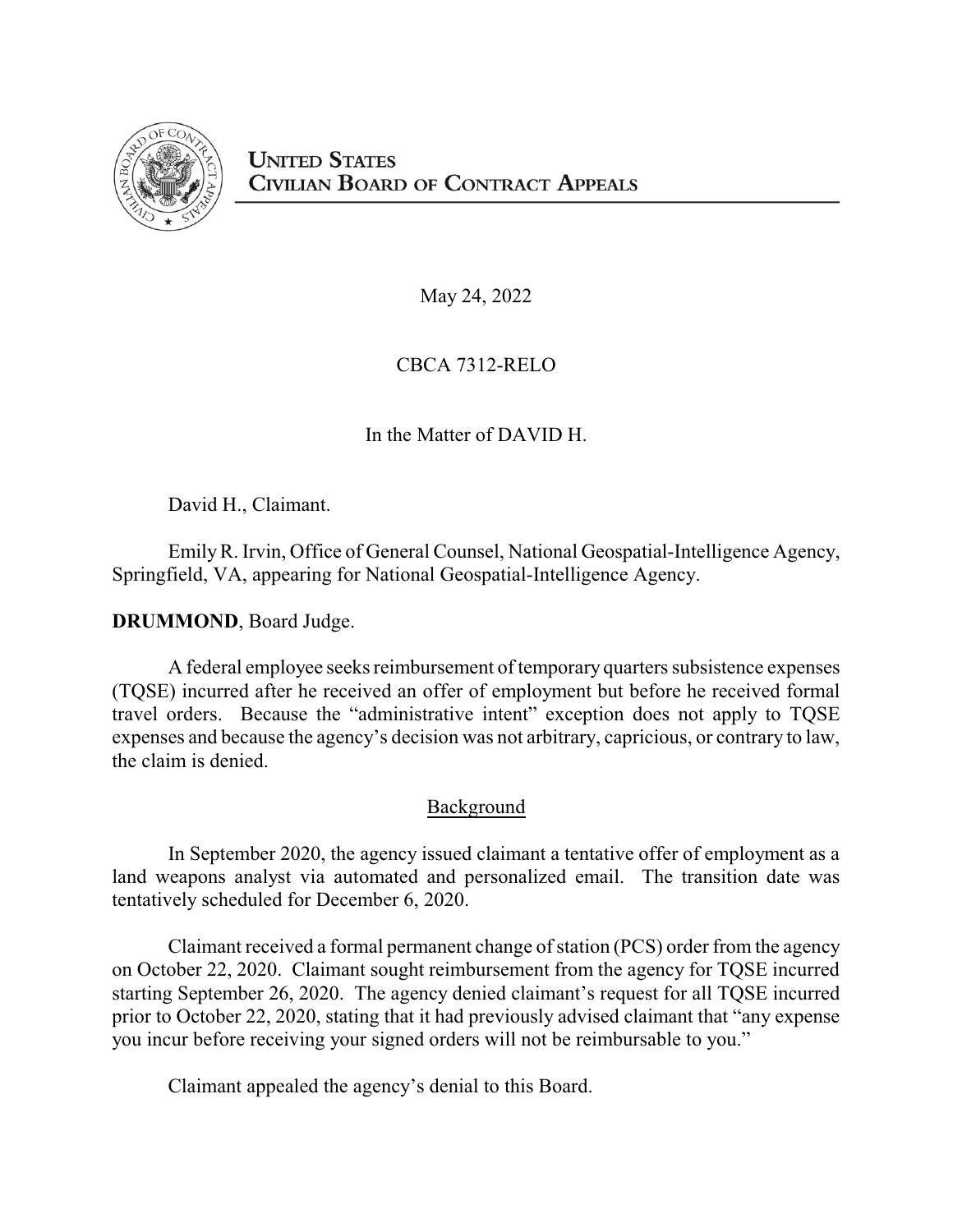## Discussion

Claimant argues that he should be reimbursed for TQSE incurred before he received his travel orders. According to the claimant, although the general rule is that an employee should not incur PCS expenses prior to receiving a written order, the "administrative intent" exception to this general rule should apply. Because the "administrative intent" exception does not apply to TQSE, the claim is denied.

The Joint Travel Regulations (JTR) provide that "[a]n appointee or civilian employee should not incur PCS expenses before receiving the written order. Expenses incurred before receipt of a written or verbal order are not reimbursable unless the DoD Agency has provided a clear 'administrative intent' to transfer the civilian employee when costs are incurred and subsequently issues orders authorizing reimbursement." JTR 053701 (Sept. 2020). The "administrative intent" exception derived from this provision does not apply to TQSE. The JTR specifically provides that TQSE is a "discretionary, not mandatory, allowance unless a civilian employee returns from a foreign area through the DoD Priority Placement Program (PPP)." JTR 0542. The JTR also differentiates between TQSE and expenses to which an employee may be entitled:

The authorized allowances are transportation for the civilian employee and dependent, per diem for the civilian employee and dependent, miscellaneous reimbursable expenses, [miscellaneous expense allowance], real estate, [household goods] transportation and storage, and the [relocation income tax] allowance. The Agency may not negotiate, deny, or reduce these allowances when the civilian employee meets the eligibility requirements. The [househunting trip], TQSE, property management services, and transportation allowances for [privately owned vehicle] shipment are discretionary.

## JTR 0536.

The Board has consistently held that reimbursement of TQSE rests squarely within the discretion of the agency. *See Ruben M.*, CBCA 7161-RELO, 21-1 BCA ¶ 37,971; *Christopher S.*, CBCA 6756-RELO, 21-1 BCA ¶ 37,778; *Scott T. Downey*, CBCA 6777-RELO, 20-1 BCA ¶ 37,621; *Michael P. Voich*, CBCA 6635-RELO, 20-1 BCA ¶ 37,595. The Board will not overturn an agency decision unless it is arbitrary, capricious, or contrary to law. *Christopher S.* (citing *Donald E. Coney*, CBCA 702-RELO, 07-2 BCA ¶ 33,605). To determine whether the agency has abused its discretion in denying requests for extension of the TQSE period, the Board considers whether an agency is consistent in its treatment of such requests. *Melinda Salmon*, GSBCA 15832-RELO, 02-2 BCA ¶ 31,965. This Board has previously approved the denial of TQSE where the employee did not receive